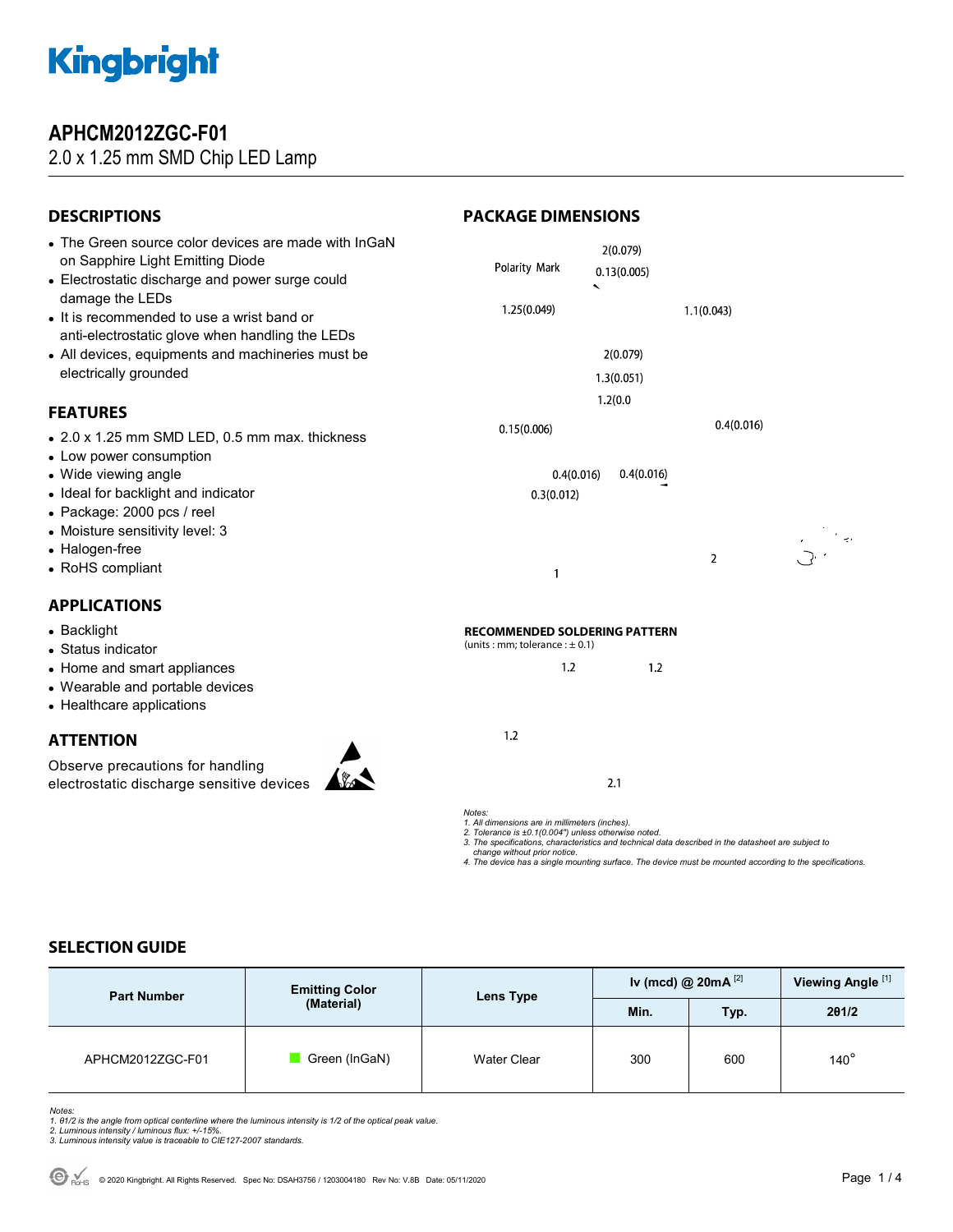## **ELECTRICAL / OPTICAL CHARACTERISTICS at T<sub>A</sub>=25°C**

| <b>Parameter</b>                                                                              | Symbol               | <b>Emitting Color</b> | Value  |                          | <b>Unit</b>           |
|-----------------------------------------------------------------------------------------------|----------------------|-----------------------|--------|--------------------------|-----------------------|
|                                                                                               |                      |                       | Typ.   | Max.                     |                       |
| Wavelength at Peak Emission $I_F$ = 20mA                                                      | $\lambda_{\rm peak}$ | Green                 | 515    | $\overline{\phantom{0}}$ | nm                    |
| Dominant Wavelength $I_F = 20mA$                                                              | $\lambda_{dom}$ [1]  | Green                 | 525    | $\overline{a}$           | nm                    |
| Spectral Bandwidth at 50% $\Phi$ REL MAX<br>$I_F = 20mA$                                      | Δλ                   | Green                 | 30     | $\overline{\phantom{a}}$ | nm                    |
| Capacitance                                                                                   | C                    | Green                 | 45     | $\overline{\phantom{a}}$ | pF                    |
| Forward Voltage $I_F$ = 20mA                                                                  | $V_F$ <sup>[2]</sup> | Green                 | 3.3    | 4.1                      | V                     |
| Reverse Current ( $V_R$ = 5V)                                                                 | $I_R$                | Green                 |        | 50                       | μA                    |
| Temperature Coefficient of $\lambda_{\text{peak}}$<br>$I_F$ = 20mA, -10°C $\leq T \leq 85$ °C | $TC_{\lambda peak}$  | Green                 | 0.05   | $\overline{\phantom{0}}$ | $nm$ /°C              |
| Temperature Coefficient of $\lambda_{\text{dom}}$<br>$I_F$ = 20mA, -10°C $\leq T \leq 85$ °C  | $TC_{\lambda dom}$   | Green                 | 0.03   | $\overline{\phantom{a}}$ | $nm$ <sup>o</sup> $C$ |
| Temperature Coefficient of $V_F$<br>$I_F$ = 20mA, -10°C $\leq T \leq 85$ °C                   | $TC_{V}$             | Green                 | $-2.9$ | $\overline{\phantom{0}}$ | $mV$ °C               |

| Reverse Current ( $V_R$ = 5V)                                                                                                                                                                                                                                                                                                                                                                                                              | $I_R$                   | Green          |        | 50             | μA                    |  |  |  |
|--------------------------------------------------------------------------------------------------------------------------------------------------------------------------------------------------------------------------------------------------------------------------------------------------------------------------------------------------------------------------------------------------------------------------------------------|-------------------------|----------------|--------|----------------|-----------------------|--|--|--|
| Temperature Coefficient of $\lambda_{peak}$<br>$I_F = 20$ mA, -10°C $\le T \le 85$ °C                                                                                                                                                                                                                                                                                                                                                      | $TC_{\lambda peak}$     | Green          | 0.05   | $\overline{a}$ | $nm$ <sup>o</sup> $C$ |  |  |  |
| Temperature Coefficient of $\lambda_{\text{dom}}$<br>$I_F$ = 20mA, -10°C $\leq$ T $\leq$ 85°C                                                                                                                                                                                                                                                                                                                                              | $TC_{\lambda dom}$      | Green          | 0.03   | $\overline{a}$ | $nm$ <sup>o</sup> $C$ |  |  |  |
| Temperature Coefficient of VF<br>$I_F = 20$ mA, -10°C $\le T \le 85$ °C                                                                                                                                                                                                                                                                                                                                                                    | $TC_V$                  | Green          | $-2.9$ | $\overline{a}$ | $mV$ <sup>o</sup> $C$ |  |  |  |
| Notes:<br>1. The dominant wavelength (Ad) above is the setup value of the sorting machine. (Tolerance $\lambda d : \pm 1nm$ .)<br>2. Forward voltage: ±0.1V.<br>3. Wavelength value is traceable to CIE127-2007 standards.<br>4. Excess driving current and / or operating temperature higher than recommended conditions may result in severe light degradation or premature failure.<br>ABSOLUTE MAXIMUM RATINGS at T <sub>A</sub> =25°C |                         |                |        |                |                       |  |  |  |
| <b>Parameter</b>                                                                                                                                                                                                                                                                                                                                                                                                                           | <b>Symbol</b>           | Value          |        |                | Unit                  |  |  |  |
|                                                                                                                                                                                                                                                                                                                                                                                                                                            |                         |                |        |                |                       |  |  |  |
| Power Dissipation                                                                                                                                                                                                                                                                                                                                                                                                                          | $P_D$                   | 102.5          |        |                | mW                    |  |  |  |
| Reverse Voltage                                                                                                                                                                                                                                                                                                                                                                                                                            | $V_{R}$                 | 5              |        |                | $\vee$                |  |  |  |
| Junction Temperature                                                                                                                                                                                                                                                                                                                                                                                                                       | $T_i$                   | 115            |        |                | $^{\circ}C$           |  |  |  |
| <b>Operating Temperature</b>                                                                                                                                                                                                                                                                                                                                                                                                               | $T_{op}$                | $-40$ to $+85$ |        |                | $^{\circ}C$           |  |  |  |
| Storage Temperature                                                                                                                                                                                                                                                                                                                                                                                                                        | $T_{\text{stg}}$        | $-40$ to $+85$ |        |                | $^{\circ}C$           |  |  |  |
| DC Forward Current                                                                                                                                                                                                                                                                                                                                                                                                                         | IF.                     | 25             |        |                | mA                    |  |  |  |
| <b>Peak Forward Current</b>                                                                                                                                                                                                                                                                                                                                                                                                                | $I_{FM}$ <sup>[1]</sup> | 150            |        |                | mA                    |  |  |  |
| Electrostatic Discharge Threshold (HBM)                                                                                                                                                                                                                                                                                                                                                                                                    | ÷                       | 450            |        |                | $\vee$                |  |  |  |
| Thermal Resistance (Junction / Ambient)                                                                                                                                                                                                                                                                                                                                                                                                    | $R_{th}$ JA $^{[2]}$    | 610            |        |                | °C/W                  |  |  |  |

# **ABSOLUTE MAXIMUM RATINGS at T<sub>A</sub>=25°C**

Notes:<br>1. 1/10 Duty Cycle, 0.1ms Pulse Width.<br>2. R<sub>th JA</sub> ,R<sub>th JS</sub> Results from mounting on PC board FR4 (pad size ≥ 16 mm<sup>2</sup> per pad).<br>3. Relative humidity levels maintained between 40% and 60% in production area are re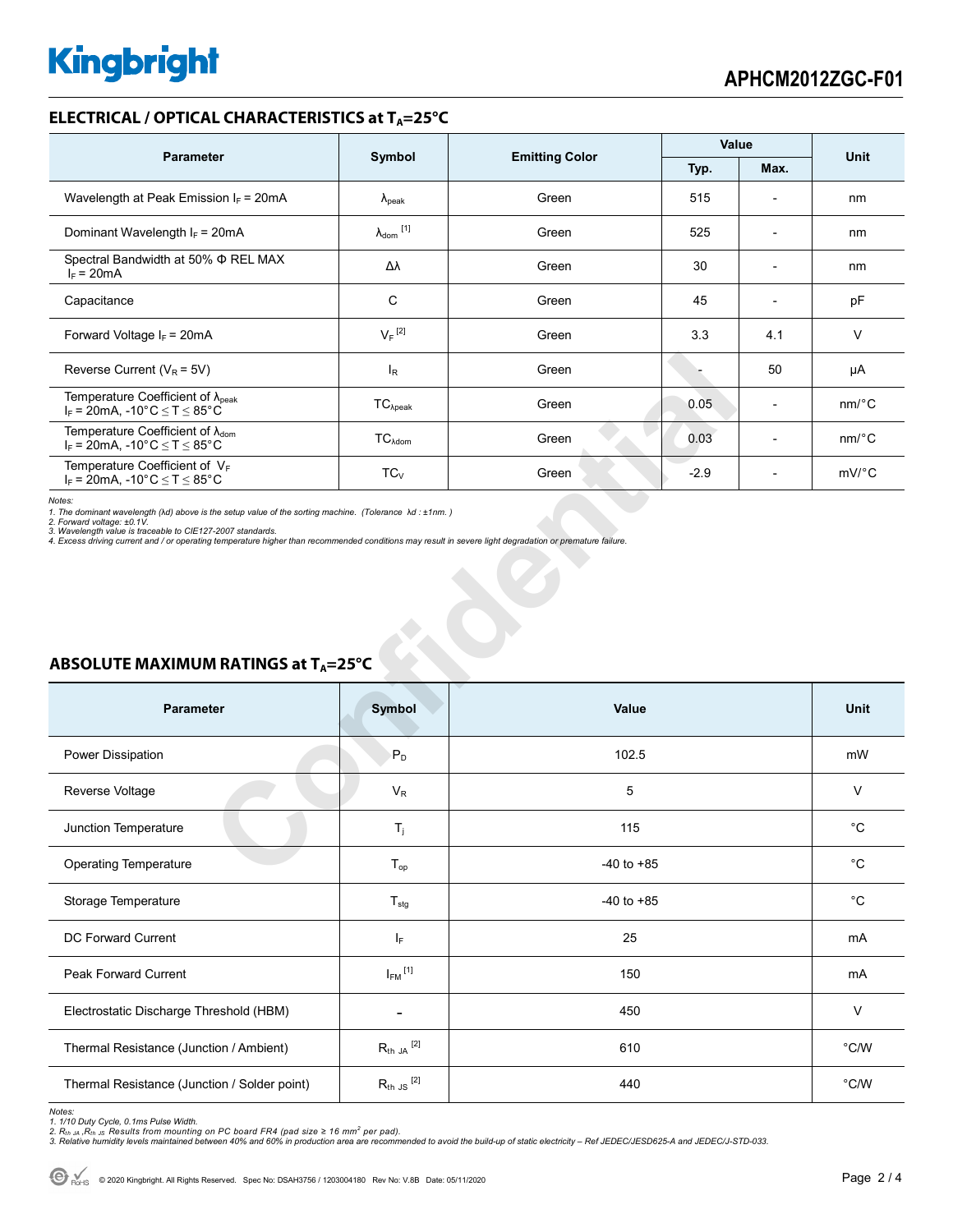# **Kingbright**

# **APHCM2012ZGC-F01**

## **TECHNICAL DATA**



### **SPATIAL DISTRIBUTION**



**GREEN** 



### **REFLOW SOLDERING PROFILE for LEAD-FREE SMD PROCESS**



#### *Notes:*

- *1. Don't cause stress to the LEDs while it is exposed to high temperature.*
- 

*2. The maximum number of reflow soldering passes is 2 times. 3. Reflow soldering is recommended. Other soldering methods are not recommended as they might cause damage to the product.* 

**TAPE SPECIFICATIONS** (units : mm)



#### **REEL DIMENSION** (units : mm)



C ROHS © 2020 Kingbright. All Rights Reserved. Spec No: DSAH3756 / 1203004180 Rev No: V.8B Date: 05/11/2020